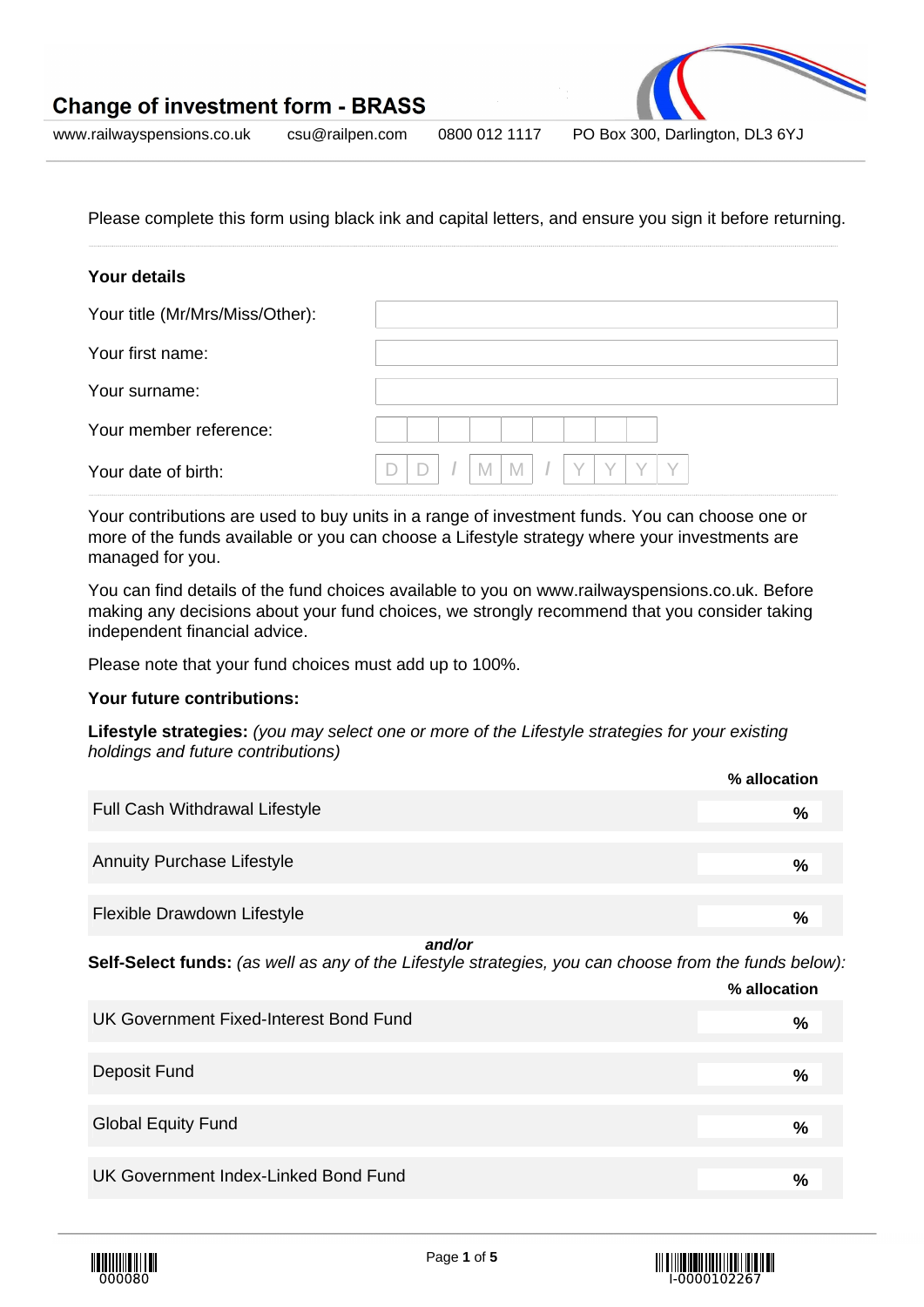

www.railwayspensions.co.uk csu@railpen.com 0800 012 1117 PO Box 300, Darlington, DL3 6YJ

| Long Term Growth Fund            |     | % |
|----------------------------------|-----|---|
| <b>Corporate Bond Fund</b>       |     | % |
| Socially Responsible Equity Fund |     | % |
|                                  |     |   |
| Total:                           | 100 | % |

**To make any changes to the investments you have already made – please go to page 3.**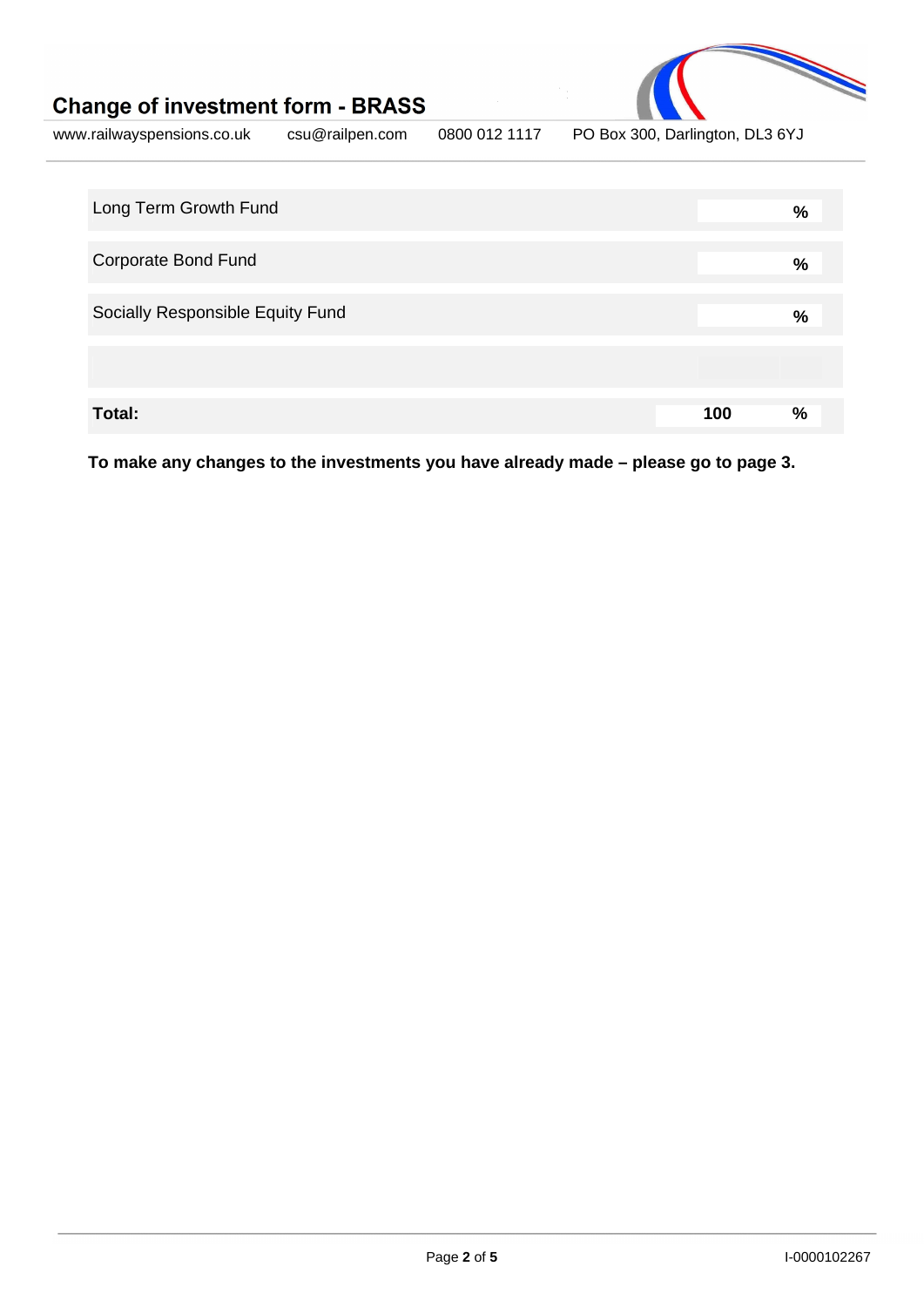

www.railwayspensions.co.uk csu@railpen.com 0800 012 1117 PO Box 300, Darlington, DL3 6YJ

# **Changes to investments you have already made:**

**Lifestyle strategies:** (you may select one or more Lifestyle strategies for your existing holdings and future contributions)

|                                       | % allocation  |
|---------------------------------------|---------------|
| <b>Full Cash Withdrawal Lifestyle</b> | %             |
| <b>Annuity Purchase Lifestyle</b>     | $\frac{9}{6}$ |
| Flexible Drawdown Lifestyle           | $\frac{0}{0}$ |

**and/or Self-Select funds:** (as well as any of the Lifestyle strategies, you can choose from the funds below):

|                                               |     | % allocation  |
|-----------------------------------------------|-----|---------------|
| <b>UK Government Fixed-Interest Bond Fund</b> |     | $\%$          |
| Deposit Fund                                  |     | %             |
| <b>Global Equity Fund</b>                     |     | $\frac{9}{6}$ |
| UK Government Index-Linked Bond Fund          |     | %             |
| Long Term Growth Fund                         |     | $\%$          |
| <b>Corporate Bond Fund</b>                    |     | $\frac{0}{0}$ |
| Socially Responsible Equity Fund              |     | %             |
|                                               |     |               |
|                                               |     |               |
| <b>Total</b>                                  | 100 | $\%$          |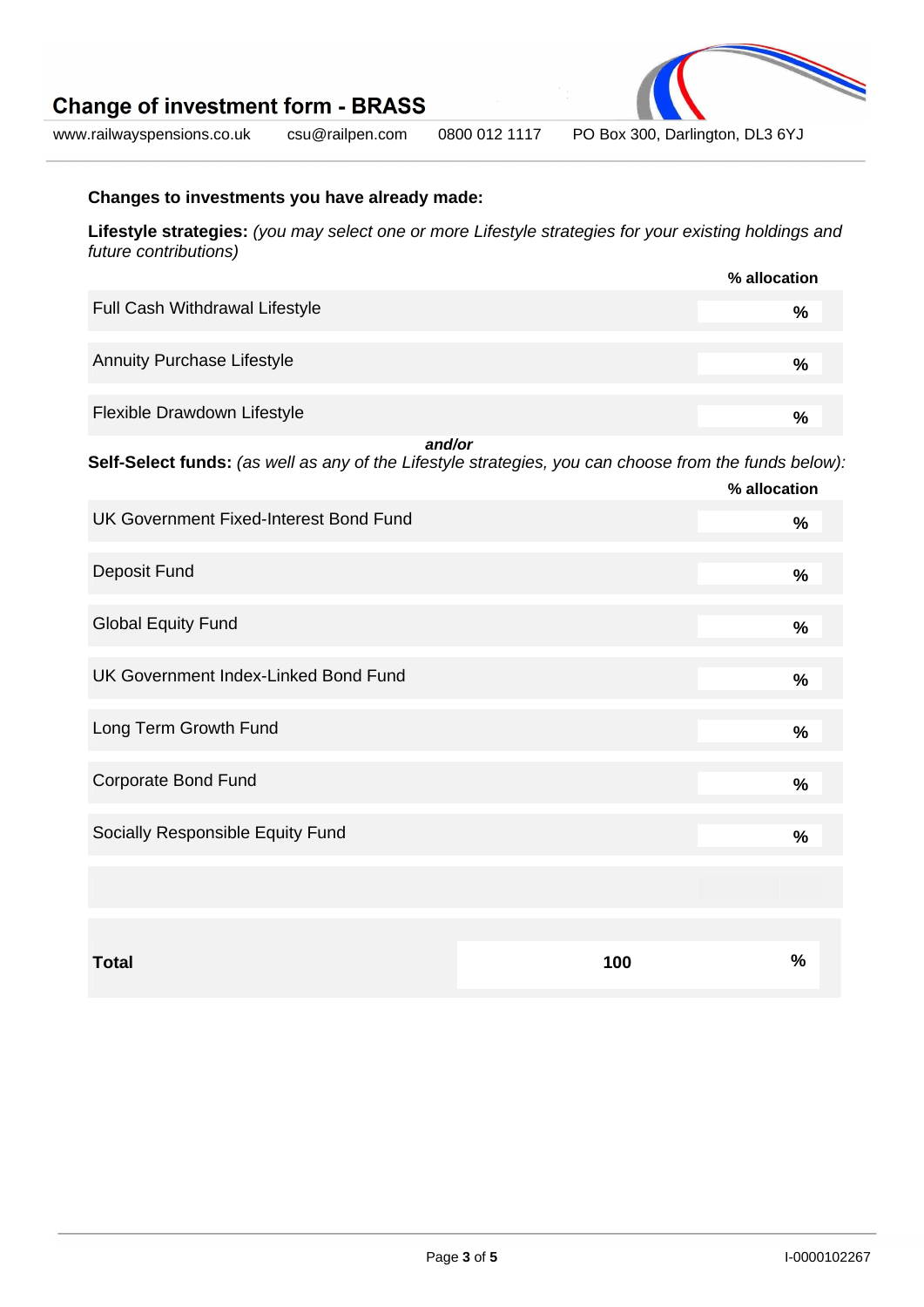

www.railwayspensions.co.uk csu@railpen.com 0800 012 1117 PO Box 300, Darlington, DL3 6YJ

# **Target Retirement Age (TRA)**

Your TRA is used by Lifestyle strategies to gradually switch your investments to less risky funds as you approach retirement (known as de-risking).

We will assume your TRA will be the same as your pension scheme's Normal Retirement Age, unless you tell us otherwise. You can find the Normal Retirement Age for your pension scheme at www.railwayspensions.co.uk. If you choose multiple Lifestyle Strategies then the TRA will be the same across all your selected Lifestyle strategies.

If you intend to retire at an age which is different from the Normal Retirement Age for your pension scheme, you can set a personal TRA to be used for your Lifestyle strategy. This will ensure that the switching takes place over the years prior to your chosen TRA.

If you invest in a Lifestyle strategy and you change your TRA for the Lifestyle strategy you are invested in while you are in a period of de-risking because you are approaching retirement, you need to be aware of some important information.

We need to let you know that, if you increase your TRA, your funds will be 're-risked'. This may mean moving some, or all, of your investments back into more high-risk investments, or changing the proportions invested within the strategy.

**NOTE: Your TRA will default to your Normal Retirement Age if you do not indicate an age and will be the same across all the selected Lifestyle strategies.**

Please set the Target Retirement Age for my Lifestyle strategy to

Railpen strongly recommends that you consider speaking to an independent financial adviser (IFA) before making any decisions about your investments. You can find a list of IFAs in your area at www.unbiased.co.uk.

By signing this form, you are confirming that you are happy for these changes to be made to your investments and that you understand that the risk to your Personal Retirement Account could increase.

You are also confirming you understand that the unit price available on the day the instruction is actioned will be used and that Railpen typically aims to action instructions within 5 working days of receiving your form.

Please note that if a contribution to your fund is being made at the time you make this request, the change to your holdings may not be actioned until the contribution has been processed.

Your wishes will usually to be reflected in your online myRPS account within 10 working days. However there are circumstances when it may take longer.

| Signature:                         |  |  |  |  |  |
|------------------------------------|--|--|--|--|--|
| Date signed: D D / M M / Y Y Y Y Y |  |  |  |  |  |

**Thank you. Please return this form to the address at the top of this page.**